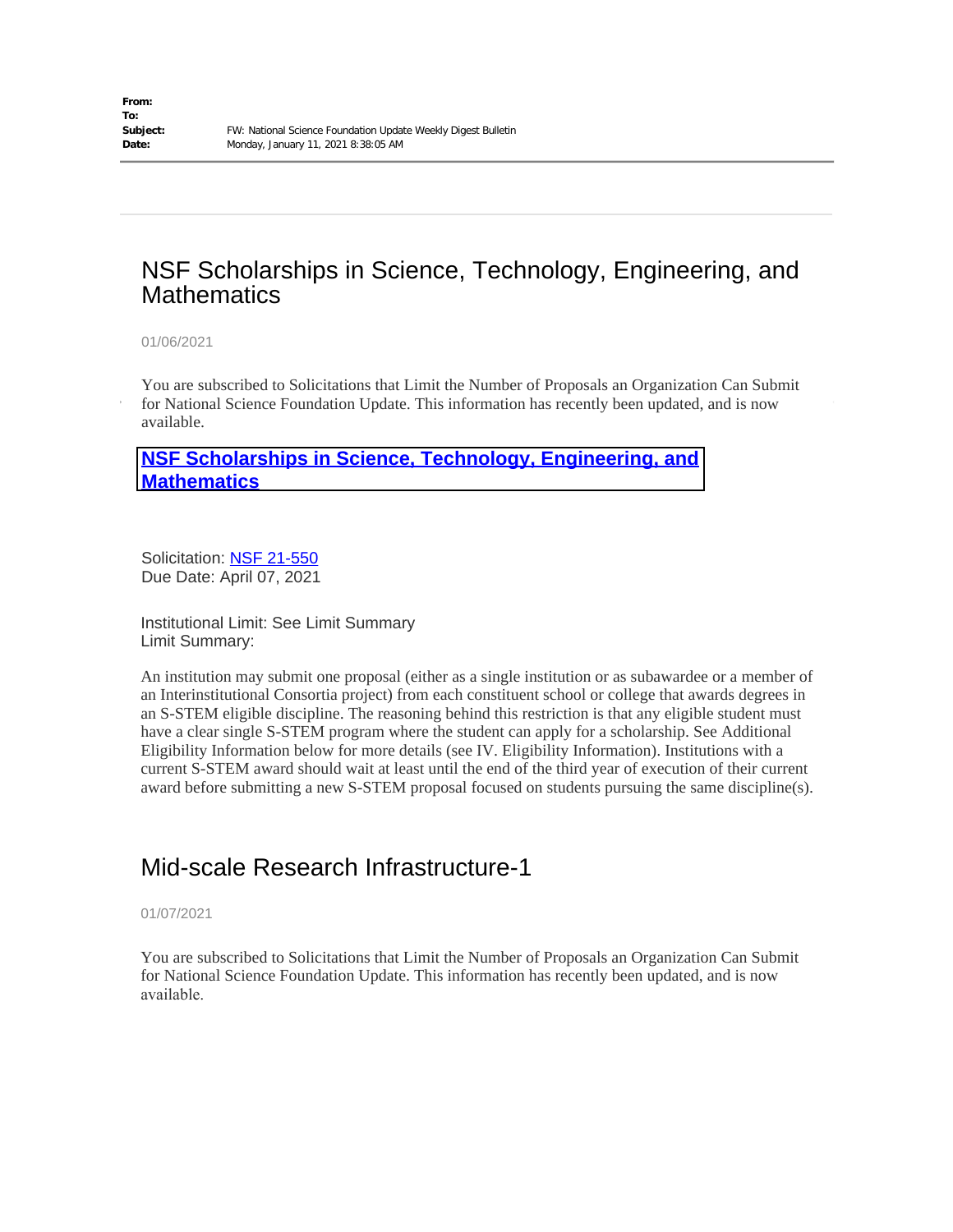#### **[Mid-scale Research Infrastructure-1](https://lnks.gd/l/eyJhbGciOiJIUzI1NiJ9.eyJlbWFpbCI6ImZvdHVvbnllQHRudGVjaC5lZHUiLCJidWxsZXRpbl9saW5rX2lkIjoiMTAwIiwic3Vic2NyaWJlcl9pZCI6Ijc1NzY0MTM0NSIsImxpbmtfaWQiOiI0NjQyODA1ODkiLCJ1cmkiOiJicDI6ZGlnZXN0IiwidXJsIjoiaHR0cHM6Ly93d3cubnNmLmdvdi9mdW5kaW5nL3BnbV9zdW1tLmpzcD9waW1zX2lkPTUwNTYwMiZXVC5tY19pZD1VU05TRl8xODAmV1QubWNfZXY9Y2xpY2siLCJidWxsZXRpbl9pZCI6IjIwMjEwMTA3LjMyOTA3OTcxIn0.94jGoKFSUVTiaJLFWneEyxrUMen6oHBvqh1jryqKMYw)**

Solicitation: [NSF 21-505](https://lnks.gd/l/eyJhbGciOiJIUzI1NiJ9.eyJlbWFpbCI6ImZvdHVvbnllQHRudGVjaC5lZHUiLCJidWxsZXRpbl9saW5rX2lkIjoiMTAxIiwic3Vic2NyaWJlcl9pZCI6Ijc1NzY0MTM0NSIsImxpbmtfaWQiOiIxMDUwNTAwNjQxIiwidXJpIjoiYnAyOmRpZ2VzdCIsInVybCI6Imh0dHBzOi8vd3d3Lm5zZi5nb3YvcHVibGljYXRpb25zL3B1Yl9zdW1tLmpzcD9vZHNfa2V5PW5zZjIxNTA1IiwiYnVsbGV0aW5faWQiOiIyMDIxMDEwNy4zMjkwNzk3MSJ9.Aq06BrVBCK2LRo-infz9pAlZNnew9w35HzOSYGJ07WU) Due Date: April 23, 2021 Institutional Limit: See Limit Summary Limit Summary:

For this Mid-scale RI-1 competition, there are no limits to the number of preliminary proposals submitted as the lead organization. Full proposals are to be submitted only if/when invited by NSF. There is no limit to participation as a partner organization or subawardee.

Although more than one organization may participate in a proposal, a single organization must accept overall management responsibility for the project. The proposal must be submitted by one organization, with funding provided to any other organization through subawards. The use of the separately submitted collaborative proposal method is not permitted.

### Improving Undergraduate STEM Education: Hispanic-Serving **Institutions**

01/07/2021

You are subscribed to Solicitations that Limit the Number of Proposals an Organization Can Submit for National Science Foundation Update. This information has recently been updated, and is now available.

#### **[Improving Undergraduate STEM Education: Hispanic-Serving](https://lnks.gd/l/eyJhbGciOiJIUzI1NiJ9.eyJlbWFpbCI6ImZvdHVvbnllQHRudGVjaC5lZHUiLCJidWxsZXRpbl9saW5rX2lkIjoiMTAwIiwic3Vic2NyaWJlcl9pZCI6Ijc1NzY0MTM0NSIsImxpbmtfaWQiOiIyOTI5MTU5ODUiLCJ1cmkiOiJicDI6ZGlnZXN0IiwidXJsIjoiaHR0cHM6Ly93d3cubnNmLmdvdi9mdW5kaW5nL3BnbV9zdW1tLmpzcD9waW1zX2lkPTUwNTUxMiZXVC5tY19pZD1VU05TRl8xODAmV1QubWNfZXY9Y2xpY2siLCJidWxsZXRpbl9pZCI6IjIwMjEwMTA3LjMyOTUzNjQxIn0.cTu3sHEGa6r68eAsX1JEZoUDVvjPzVbjVcM9mjvKQO0) [Institutions](https://lnks.gd/l/eyJhbGciOiJIUzI1NiJ9.eyJlbWFpbCI6ImZvdHVvbnllQHRudGVjaC5lZHUiLCJidWxsZXRpbl9saW5rX2lkIjoiMTAwIiwic3Vic2NyaWJlcl9pZCI6Ijc1NzY0MTM0NSIsImxpbmtfaWQiOiIyOTI5MTU5ODUiLCJ1cmkiOiJicDI6ZGlnZXN0IiwidXJsIjoiaHR0cHM6Ly93d3cubnNmLmdvdi9mdW5kaW5nL3BnbV9zdW1tLmpzcD9waW1zX2lkPTUwNTUxMiZXVC5tY19pZD1VU05TRl8xODAmV1QubWNfZXY9Y2xpY2siLCJidWxsZXRpbl9pZCI6IjIwMjEwMTA3LjMyOTUzNjQxIn0.cTu3sHEGa6r68eAsX1JEZoUDVvjPzVbjVcM9mjvKQO0)**

Solicitation: [NSF 20-599](https://lnks.gd/l/eyJhbGciOiJIUzI1NiJ9.eyJlbWFpbCI6ImZvdHVvbnllQHRudGVjaC5lZHUiLCJidWxsZXRpbl9saW5rX2lkIjoiMTAxIiwic3Vic2NyaWJlcl9pZCI6Ijc1NzY0MTM0NSIsImxpbmtfaWQiOiI5ODQ0NTkyMzEiLCJ1cmkiOiJicDI6ZGlnZXN0IiwidXJsIjoiaHR0cHM6Ly93d3cubnNmLmdvdi9wdWJsaWNhdGlvbnMvcHViX3N1bW0uanNwP29kc19rZXk9bnNmMjA1OTkiLCJidWxsZXRpbl9pZCI6IjIwMjEwMTA3LjMyOTUzNjQxIn0.PE2ae69lhaHHr2fzVpEXJK20c6_4Oi-awj0Z1Y-IhSQ) Due Date: February 10, 2021 Institutional Limit: See Limit Summary Limit Summary:

- Planning or Pilot Projects (PPP) track: An eligible institution cannot have more than two active PPP awards. A new PPP proposal can be submitted by an institution with two active PPP awards if at least one of the awards has had its final report submitted before the submission deadline for HSI proposals. Institutions with an active HSI Track 1: Building Capacity award under the previous solicitations 18-524 and 19-540 are not eligible to submit PPP proposals or receive a PPP award until the prior HSI award's final report is submitted.
- Implementation and Evaluation Projects (IEP) track: An eligible institution cannot have more than two active IEP awards. A new IEP proposal can be submitted by an institution with two active IEP awards if at least one of the awards has had its final report submitted prior to the HSI proposal submission deadline. A collaborative award counts as an HSI IEP award for all institutions. For institutions with a current Track 1: Building Capacity award under the previous solicitations 18-524 and 19-540, each award is considered an IEP award for the purpose of calculating active awards for this track.
- Institutional Transformation Projects (ITP) track: One submission per institution is allowed. Previous ITP awardees are not eligible to submit a proposal in the ITP track.